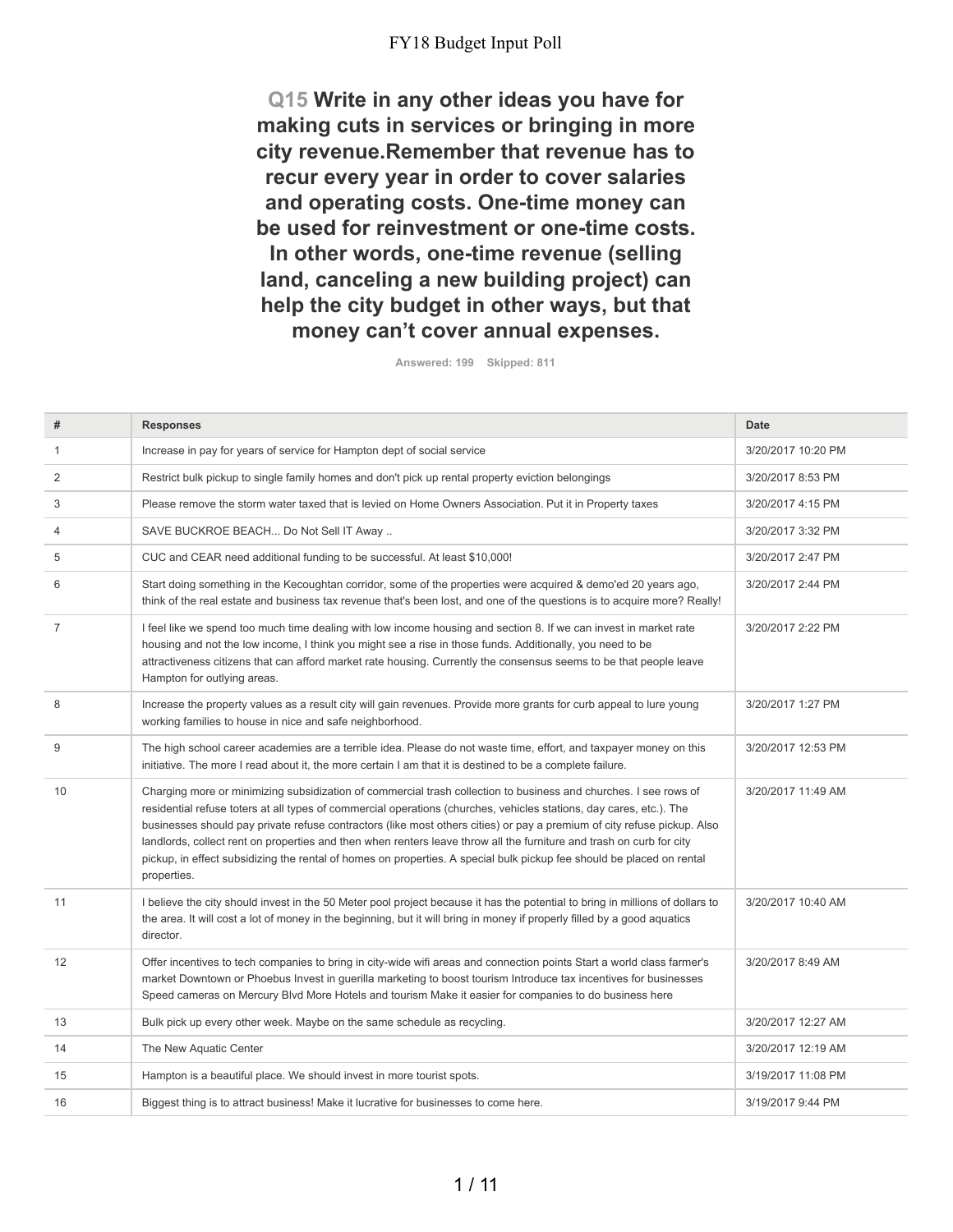| 17 | Quit picking up trash for commercial businesses. They should be paying for commercial dumpster service like other<br>localities. Residents are subsidizing these commercial pick ups that will often overflow their tigers or have multiple<br>towers set out. Furthermore rental properties also throw bulk out all the time from evictions that is not only unsightly<br>but that should require a special pick up.                                                                                                                                                                                                                                                                                                                      | 3/19/2017 6:31 PM  |
|----|--------------------------------------------------------------------------------------------------------------------------------------------------------------------------------------------------------------------------------------------------------------------------------------------------------------------------------------------------------------------------------------------------------------------------------------------------------------------------------------------------------------------------------------------------------------------------------------------------------------------------------------------------------------------------------------------------------------------------------------------|--------------------|
| 18 | Low income seniors should not have to pay property tax. Adding more police is not going to make Hampton safe. That<br>starts with the parents at home!                                                                                                                                                                                                                                                                                                                                                                                                                                                                                                                                                                                     | 3/19/2017 10:09 AM |
| 19 | Sold the buckroe property for dirt cheap. Have no faith in Hampton selling land.                                                                                                                                                                                                                                                                                                                                                                                                                                                                                                                                                                                                                                                           | 3/19/2017 7:59 AM  |
| 20 | Your services section was all either raise taxes/fees or suspend service. A choice should be given to do stay as is.<br>Move the money from your Tourist Sports Arena to services, take the money used to subsidize the Conference Center,<br>Coliseum and VA Air & Space museum to fund the services. The Coliseum, Conference Center and Museum are<br>businesses and should be run as such - without city subsidies. I didn't see in your budget the subsidy to the PAC or<br>HRT. Reduce those. Quit buying land to build high cost housing. People in Hampton can't afford them. Where are the<br>businesses that pay \$70K/yr so those houses can be afforded. You should be pushing for high paying industry to<br>come to Hampton. | 3/18/2017 11:29 AM |
| 21 | Cut out real estate purchases, sell what is already purchased and stop beautification. The money is there, just not<br>used wisely.                                                                                                                                                                                                                                                                                                                                                                                                                                                                                                                                                                                                        | 3/17/2017 10:57 AM |
| 22 | Bring in retail stores and not storage units and old folks homes.                                                                                                                                                                                                                                                                                                                                                                                                                                                                                                                                                                                                                                                                          | 3/17/2017 10:23 AM |
| 23 | Evaluate city employees and the effectiveness of departments. There are a lot of employees in the Economic<br>Development office and the Convention and Visitors Bureau with high salaries and nothing is being developed that<br>doesn't cost underpaid residents more money. No jobs are being created yet you add to the city staff and they receive<br>many perks. This is skewed. Hampton University supports the city more than its own employees. The convention and<br>visitors bureau served a purpose 10 years ago but does not bring in many new events to the area. The same old<br>events are what is coming to town.                                                                                                         | 3/17/2017 9:49 AM  |
| 24 | Make more use of the water around you. Be more effective in recruiting water related services and attractions. Sailing<br>schools, waterway nature tours, shoreline fishing competitions inside Hampton River, kayak, paddleboard races.<br>Paddleboard, kayak rentals, boat rentals, more watersedge dining, invest in Fort Monroe and Mill Creek boating,<br>sailing, paddleboarding rentalsensure beaches are clean and invitingjust some ideas                                                                                                                                                                                                                                                                                         | 3/17/2017 9:11 AM  |
| 25 | Make it easier for commercial investment to come to Hampton.                                                                                                                                                                                                                                                                                                                                                                                                                                                                                                                                                                                                                                                                               | 3/17/2017 8:28 AM  |
|    |                                                                                                                                                                                                                                                                                                                                                                                                                                                                                                                                                                                                                                                                                                                                            |                    |
| 26 | why are 25% of the homes not taxed? Churches and universities, of which HU has alot of property and is not taxed,<br>this is a major problem for not getting tax money and making others pay.                                                                                                                                                                                                                                                                                                                                                                                                                                                                                                                                              | 3/17/2017 7:58 AM  |
| 27 | Sell a downtown building to a large business of over 300 employees. Therefore increasing visitorship and revenue<br>spent downtown.                                                                                                                                                                                                                                                                                                                                                                                                                                                                                                                                                                                                        | 3/17/2017 6:29 AM  |
| 28 | Lean down the number of salaries needed to be paid. That's what the federal government is doing. Cut the fat and<br>reap the benefits.                                                                                                                                                                                                                                                                                                                                                                                                                                                                                                                                                                                                     | 3/17/2017 6:28 AM  |
| 29 | While a cut in some services may seem necessary, I feel a overall aduit of existing services and expenses, may help<br>to find waste caused by overlap or inefficient processes. To help bring in extra revenue, and understanding that a lot of<br>city money has been spent over the years redeveloping the central business district (peninsula town center,<br>convention center), which is geared towards tourism, I think helping to bring annual events and concerts into the area<br>will help get our return on investment. This means attracting more outside conventions and meetings, but also<br>encouraging local evenets.                                                                                                   | 3/16/2017 10:23 PM |
| 30 | Raise the tax on vehicles by 1% across the board. Next reduce the efforts of prosecuting non-violent and minor drug<br>offenses. Institute a 1% increase in all gun sales in city, and raise the price of the concealed weapons permits by .5%.<br>Raise the tax on all gasoline sales by .09% city wide. All of this will generate new and more revenue, and afford the<br>city the ability to make Hampton more attractive to new business opportunities, while upgrading the police department<br>and reinvesting in the neighborhoods and areas that need the most help becoming productive and safer for all.                                                                                                                         | 3/16/2017 6:51 PM  |
| 31 | Build and sale multi unit / multi story condominiums on the waterfront. Especially at Ft Monroe and Phoebus and<br>Buckroe. Like the multi story condos is VaBch. Establish a baseball/softball/soccer complex like the Stony Run<br>complex in NN. A great spot would be off the interstate by King St. Move the bus station to a different location.<br>Weekend and weeklong tournaments generate a lot of income for hotels and restaurants. Advertise events local events<br>better. Maybe a flashing billboard along the interstate                                                                                                                                                                                                   | 3/16/2017 6:19 PM  |
| 32 | Charge for bulk pickups. Private companies are using city pick ups to their benefit. Cut water park from Aquatic Center<br>(AC)- we have an ocean!! Water Park will not support mission of AC and will undercut community pools and YMCA.                                                                                                                                                                                                                                                                                                                                                                                                                                                                                                  | 3/16/2017 5:26 PM  |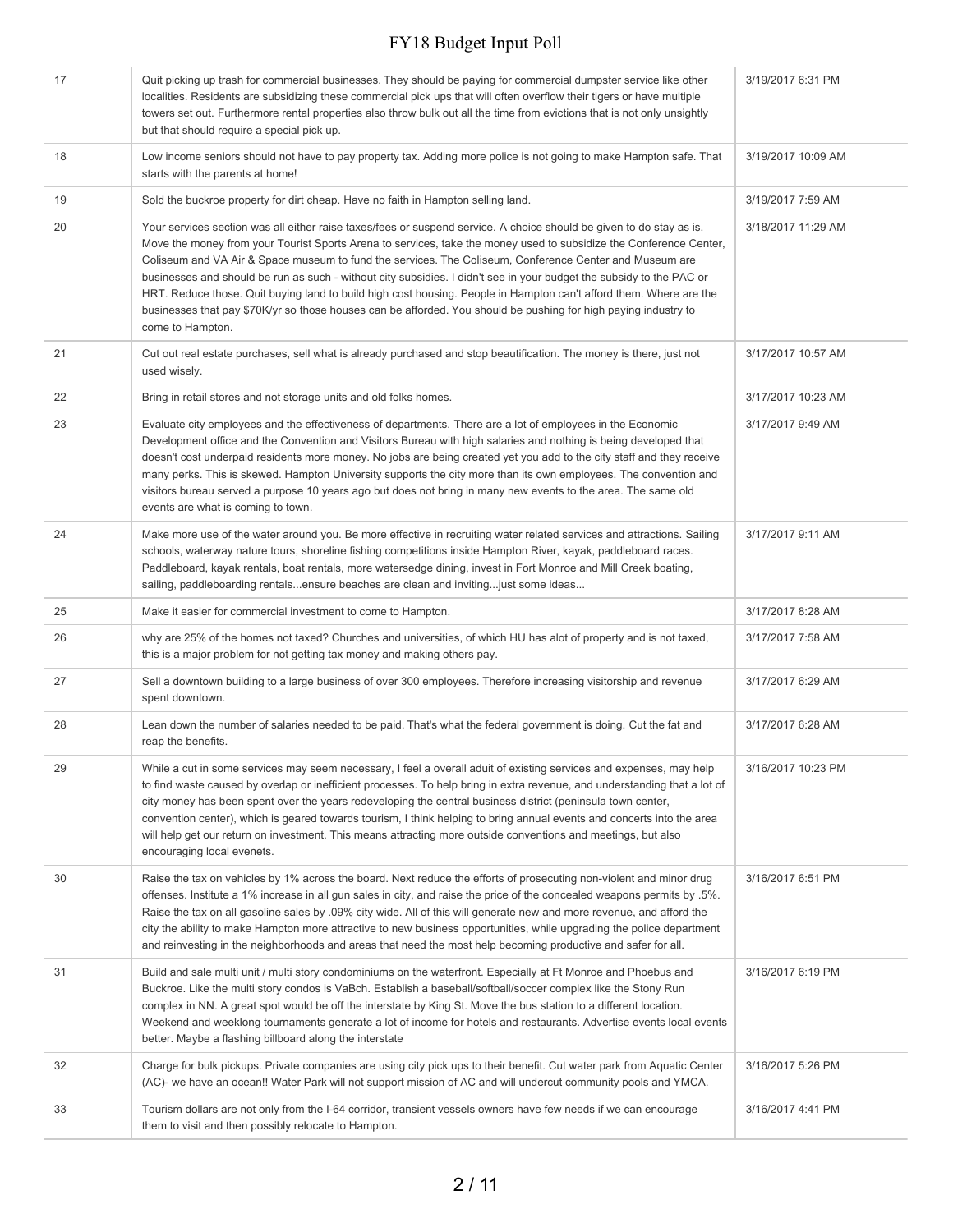| 34 | Less focus on downtown development. More focus on bringing in businesses and building homes that will generate<br>tax revenue. Stop building new low-income housing.                                                                                                                                                                                                                                                                                                                                                                                                | 3/16/2017 2:59 PM  |
|----|---------------------------------------------------------------------------------------------------------------------------------------------------------------------------------------------------------------------------------------------------------------------------------------------------------------------------------------------------------------------------------------------------------------------------------------------------------------------------------------------------------------------------------------------------------------------|--------------------|
| 35 | Hampton needs to upgrade the high schools. The schools are in terrible shape. The money being used to build a new<br>courthouse and other projects should be used to build new high schools.                                                                                                                                                                                                                                                                                                                                                                        | 3/16/2017 2:48 PM  |
| 36 | Cut down on city upper staff. I feel its a small city and doesn't need multiple city managers or other assistance to<br>department heads.                                                                                                                                                                                                                                                                                                                                                                                                                           | 3/16/2017 11:32 AM |
| 37 | Stop wasting money on useless projects like the extension of Franklin Street and Coliseum Drive to Butler Farm Road                                                                                                                                                                                                                                                                                                                                                                                                                                                 | 3/15/2017 11:43 AM |
| 38 | I think that city employees already don't value their jobs by their lack of quality service, superior attitudes and laziness.<br>I would like to see change beginning from the top and going down. People should be led by example.                                                                                                                                                                                                                                                                                                                                 | 3/15/2017 10:45 AM |
| 39 | Do NOT make cuts to Fire & EMS or Police Services. These public safety services are already in need of additional<br>manpower to support the needs of the city and maintain effective and safe working hours for these public servants.                                                                                                                                                                                                                                                                                                                             | 3/15/2017 8:53 AM  |
| 40 | Reduce the amount of government subsidized housing. This allows for higher property values. Tax rates can then be<br>reduced and still take in more money. Also, there is absolutely no reason why a church should not be paying taxes.<br>Churches create sources of revenue. There is no reason why they should be exempt.                                                                                                                                                                                                                                        | 3/15/2017 8:33 AM  |
| 41 | Lot of dead space that sitting empty behind coliseum near 64 where the new town houses are, corner of pembroke<br>and armistead where section 8 high rise was tore down, abdoned concrete factory off 64 on rip rap rd who owns it can<br>it be developed. Ft. Monroe is partially owned by the city??? Why not develope it or sell it I could be dead wrong just<br>my obsevation. The low income section 8 has to be reduced in this city it is goin to slowly choke it to death                                                                                  | 3/15/2017 1:22 AM  |
| 42 | Do a study on the efficiency or lack there of our public works department. From the outside it appears the operations<br>aspect of the public works is poorly managed, over staffed and inefficient. Example snow removal operations and road<br>repair. Very poor performance.                                                                                                                                                                                                                                                                                     | 3/14/2017 10:20 PM |
| 43 | I think it's important to continue to not charge residents for ambulance services. I would hate for someone to not call<br>for an ambulance because they are afraid about being able to pay for it. However, if there are people who abuse the<br>service and that is a significant portion (5%+ of calls) then I think it could be benifitial to peruse fees for "frequent fliers"<br>even if they are residents.                                                                                                                                                  | 3/14/2017 9:29 PM  |
| 44 | Don't bill 4.00 for having a dogmoney losing all the way around. Sending the bill, collecting and posting the check<br>then mailing a receipt with a tagno way you break even. Little things like that can go a long way. Use small local<br>owned businesses for purchases and services to keep the money spent local.                                                                                                                                                                                                                                             | 3/14/2017 9:13 PM  |
| 45 | Would love to see the new Acquatic Center!                                                                                                                                                                                                                                                                                                                                                                                                                                                                                                                          | 3/14/2017 8:48 PM  |
| 46 | Remove the Colonial Landing apartments on Kecoughtan Rd and replace them with upper scale apartments or<br>townhouses and you will create a little more revenue and eliminate a great deal of crime in the city.                                                                                                                                                                                                                                                                                                                                                    | 3/14/2017 7:09 PM  |
| 47 | Low income seniors should be exempt from paying real estate taxes. Why cant real estate taxes be lower for lower<br>property values and increase on higher property values. Have different ranges, up to 250,000. 250,000-500,000, and<br>si on.                                                                                                                                                                                                                                                                                                                    | 3/14/2017 6:30 PM  |
| 48 | Invest in the City's schools. Housing values will go up if schools are better. If housing values go up, so will revenues.<br>People are moving away because of the schools. And people don't move to any city for an aquatics center or farm<br>team baseball. But they come for schools. Also, property values are decreased when commercial property is built<br>close by. Nobody wants to live next to a shopping center. Stop rezoning for commercial in residential areas, and focus<br>on encouraging redevelopment of existing run down commercial property. | 3/14/2017 1:42 PM  |
| 49 | Market the city for more businesses! We would love to see higher quality restaurants in the area. What about<br>locations for opportunities for business that are geared towards kids, teens and families? Mini golf, go karts, batting<br>cages, etcWe have nothing like this for our youth or families!!! We always have to take our business to another city to<br>enjoy these types of amenities.                                                                                                                                                               | 3/14/2017 12:37 PM |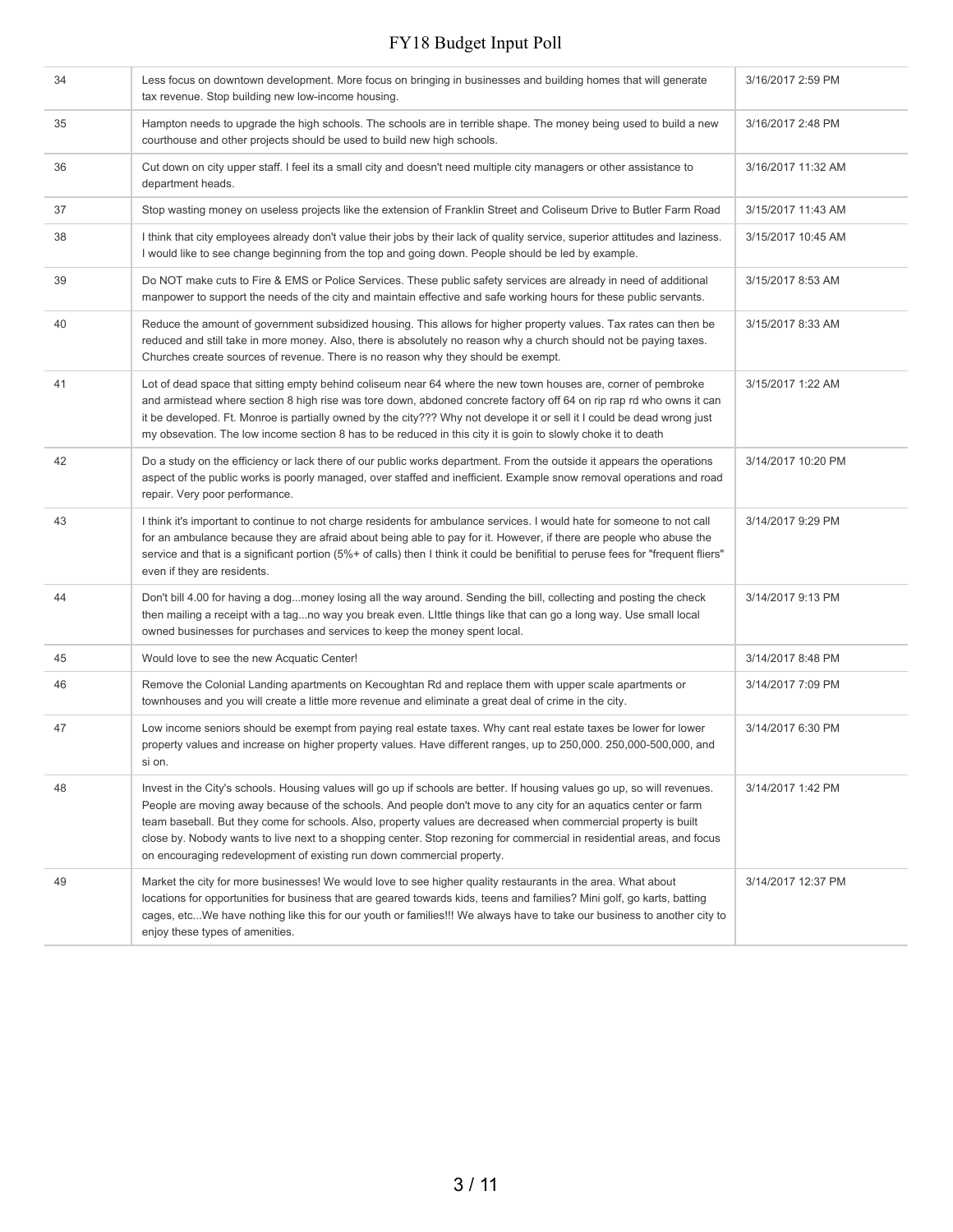| 50 | 1. regarding the immediately preceding question - "If services have to be reduced, which is your preference?" A<br>combination of both: Consolidating services into fewer high-quality locations, closing some lesser-used facilities, and<br>keeping geographically dispersed facilities open with reduced hours and programming at each location. 2. Hampton<br>needs to more aggressively pursue attracting commercial and industrial businesses back to and back to Hampton.<br>Examine what incentives/tax rates/etc. Newport News, York County, etc. are offering, and meet or beat those<br>challenges. "NewmarketNorth" sits mostly vacant as well as other existing stores and buildings: Fill them with<br>businesses that employ people and create new attractions that bring people into Hampton and spend their money<br>here. 3. Work with realtors to identify what would make Hampton the most desirable home market. AND get them to<br>plow some re\$ources back into neighborhoods they want to market that will make them more attractive and more<br>valuable to buyers. 4. Get the city out of the purchasing of commercial or industrial properties that are vacant. Make<br>the owners bring them into compliance, demolish and level unused buildings, or use eminent domain to acquire<br>recalcitrants' properties. Owners have responsibilities to their immediate neighbors as well as overall city to present it<br>(buildings, facilities and property) in clean, healthy, well-maintained condition; if not then "get out of owning property in<br>Hampton!" | 3/14/2017 10:53 AM |
|----|----------------------------------------------------------------------------------------------------------------------------------------------------------------------------------------------------------------------------------------------------------------------------------------------------------------------------------------------------------------------------------------------------------------------------------------------------------------------------------------------------------------------------------------------------------------------------------------------------------------------------------------------------------------------------------------------------------------------------------------------------------------------------------------------------------------------------------------------------------------------------------------------------------------------------------------------------------------------------------------------------------------------------------------------------------------------------------------------------------------------------------------------------------------------------------------------------------------------------------------------------------------------------------------------------------------------------------------------------------------------------------------------------------------------------------------------------------------------------------------------------------------------------------------------------------------------------------------------|--------------------|
| 51 | Lure in Music festivals or other cult following events to Hampton Convention center.                                                                                                                                                                                                                                                                                                                                                                                                                                                                                                                                                                                                                                                                                                                                                                                                                                                                                                                                                                                                                                                                                                                                                                                                                                                                                                                                                                                                                                                                                                         | 3/14/2017 10:18 AM |
| 52 | Prioritize spending on City services and essentials, not real estate acquisition for development, or direct development.                                                                                                                                                                                                                                                                                                                                                                                                                                                                                                                                                                                                                                                                                                                                                                                                                                                                                                                                                                                                                                                                                                                                                                                                                                                                                                                                                                                                                                                                     | 3/13/2017 11:01 PM |
| 53 | I think it is wrong to put money into capital fund projects like a Sailing Center and expanding Little Back River road<br>instead of funding services. Your choices for answers to these questions limited and give no other options. Hampton<br>should invest in hiring a grant writing /federal/state resources staff and aggressively go after state and federal funds.<br>They are out there, other Hampton Roads communities are tapping into this source of funding.                                                                                                                                                                                                                                                                                                                                                                                                                                                                                                                                                                                                                                                                                                                                                                                                                                                                                                                                                                                                                                                                                                                   | 3/13/2017 9:18 PM  |
| 54 | My suggestion of idea would be to projectedly establish the area around the Boo Williams Sportsplex. An in site<br>lodging for the out of visiting participants would greatly increase revenue for the Sportsplex and the city if Hampton.<br>Another would be traffic to and from the Boo Williams Sportsplex                                                                                                                                                                                                                                                                                                                                                                                                                                                                                                                                                                                                                                                                                                                                                                                                                                                                                                                                                                                                                                                                                                                                                                                                                                                                               | 3/13/2017 7:55 PM  |
| 55 | Pushing non-profit entities like War Memorial and Air and Space to push their private support efforts and work with the<br>city for other beneficial support, bonds, etc. As they are nonprofits, they are already tax exempt. Seeking for them to<br>raise private dollars at least as a matching challenge before City dollars are committed would prove these are<br>sustainable in the community as private funds would be committed first.                                                                                                                                                                                                                                                                                                                                                                                                                                                                                                                                                                                                                                                                                                                                                                                                                                                                                                                                                                                                                                                                                                                                              | 3/13/2017 7:52 PM  |
| 56 | Have HU pay taxes                                                                                                                                                                                                                                                                                                                                                                                                                                                                                                                                                                                                                                                                                                                                                                                                                                                                                                                                                                                                                                                                                                                                                                                                                                                                                                                                                                                                                                                                                                                                                                            | 3/13/2017 7:00 PM  |
| 57 | Don't raise the costs of services. Cut th pay of the city manager & other city officers. I don't get good service now, why<br>should trash go up. It also shouldn't be connected to water usage.                                                                                                                                                                                                                                                                                                                                                                                                                                                                                                                                                                                                                                                                                                                                                                                                                                                                                                                                                                                                                                                                                                                                                                                                                                                                                                                                                                                             | 3/13/2017 6:40 PM  |
| 58 | Expand small business incentives for restaurants and places that offer outdoor space for people to enjoy.                                                                                                                                                                                                                                                                                                                                                                                                                                                                                                                                                                                                                                                                                                                                                                                                                                                                                                                                                                                                                                                                                                                                                                                                                                                                                                                                                                                                                                                                                    | 3/13/2017 5:00 PM  |
| 59 | Need to make what we have better to keep people here, attract new residents and visitors with what we have that<br>other places don't-- unique waterfront and history. Downtown should be great and something to be proud of and show<br>off. Don't need sports/pool complexes--we aren't the Olympics, and don't need to be stuck with the up keep.                                                                                                                                                                                                                                                                                                                                                                                                                                                                                                                                                                                                                                                                                                                                                                                                                                                                                                                                                                                                                                                                                                                                                                                                                                         | 3/13/2017 3:57 PM  |
| 60 | Reduce tax breaks and economic incentives, in the name of Economic Development. Compensation could be made to<br>the enterprise after they have "proven their worth" to the city.                                                                                                                                                                                                                                                                                                                                                                                                                                                                                                                                                                                                                                                                                                                                                                                                                                                                                                                                                                                                                                                                                                                                                                                                                                                                                                                                                                                                            | 3/13/2017 3:35 PM  |
| 61 | Invest the property development funds in places where it will have an impact on TAXABLE property values. If our<br>property values weren't plummeting, we would be paying more in taxes to support city services, but because our most<br>expensive homes are on streets that are not well-maintained, they are not moving and the property values are<br>declining.                                                                                                                                                                                                                                                                                                                                                                                                                                                                                                                                                                                                                                                                                                                                                                                                                                                                                                                                                                                                                                                                                                                                                                                                                         | 3/13/2017 3:32 PM  |
| 62 | We need regional consolidation in the 7 cities or we will never reach the efficiency and level of service we need. One<br>police force, one government, one IT, one PW, etc                                                                                                                                                                                                                                                                                                                                                                                                                                                                                                                                                                                                                                                                                                                                                                                                                                                                                                                                                                                                                                                                                                                                                                                                                                                                                                                                                                                                                  | 3/13/2017 2:27 PM  |
| 63 | Put a road from Fort Monroe (Dog Beach area) to Buckroe area of Hampton and encourage private development of<br>this beautiful, under used resource.                                                                                                                                                                                                                                                                                                                                                                                                                                                                                                                                                                                                                                                                                                                                                                                                                                                                                                                                                                                                                                                                                                                                                                                                                                                                                                                                                                                                                                         | 3/13/2017 2:18 PM  |
| 64 | Relook at the number of tax exempt properties in the city. It appears the number of strip mall churches is going and<br>reducing the amount of commercial property in the city. Is this necessary?                                                                                                                                                                                                                                                                                                                                                                                                                                                                                                                                                                                                                                                                                                                                                                                                                                                                                                                                                                                                                                                                                                                                                                                                                                                                                                                                                                                           | 3/13/2017 1:34 PM  |
| 65 | Stop building apartments and build/fund growth that will bring in tax money                                                                                                                                                                                                                                                                                                                                                                                                                                                                                                                                                                                                                                                                                                                                                                                                                                                                                                                                                                                                                                                                                                                                                                                                                                                                                                                                                                                                                                                                                                                  | 3/12/2017 11:08 PM |
| 66 | Remember when Buckroe Beach had the restaruant on the water (think it was called Pier 1)? adding that and a nice<br>hotel down at the beach would draw some tourist.                                                                                                                                                                                                                                                                                                                                                                                                                                                                                                                                                                                                                                                                                                                                                                                                                                                                                                                                                                                                                                                                                                                                                                                                                                                                                                                                                                                                                         | 3/12/2017 8:49 PM  |
| 67 | What about all the state land that the city does not collect taxes. If the state would pay real estate taxes just may be<br>there would be more money. There is over 15000 acres of land that the state does not pay taxes on. 8.7 Million the<br>city does not get from Richmond but the city does not tell the people so if don't know they can be stupid!!!!!!                                                                                                                                                                                                                                                                                                                                                                                                                                                                                                                                                                                                                                                                                                                                                                                                                                                                                                                                                                                                                                                                                                                                                                                                                            | 3/12/2017 6:52 PM  |
| 68 | Focus on essential infrastructure services and NOT economic development. Establishment of an aquatics center,<br>regardless of how it is funded, is an example of how the city should not be run.                                                                                                                                                                                                                                                                                                                                                                                                                                                                                                                                                                                                                                                                                                                                                                                                                                                                                                                                                                                                                                                                                                                                                                                                                                                                                                                                                                                            | 3/12/2017 6:24 PM  |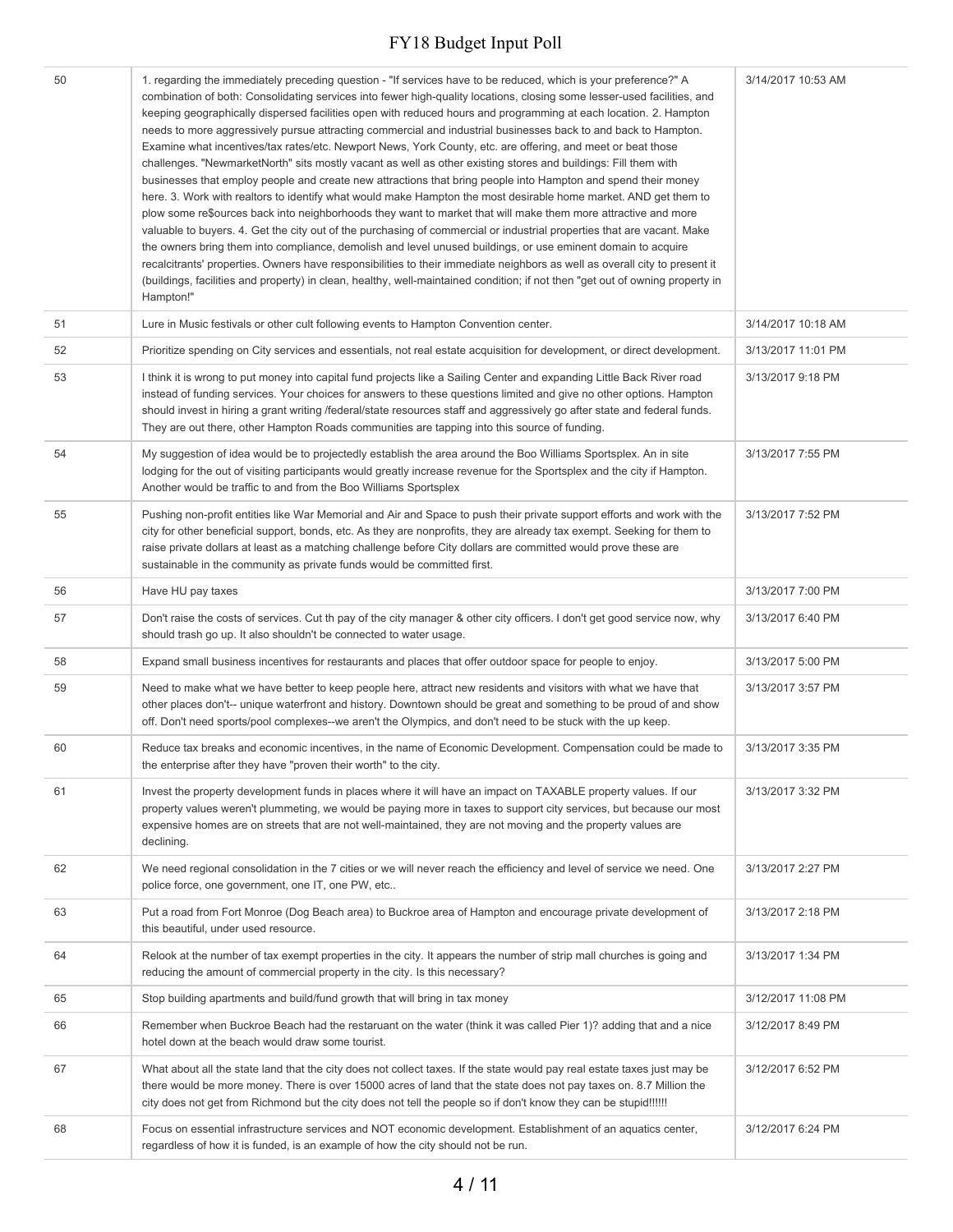| 69 | Have more festvals, powows, 'cookoffs' art shows and movie nights at buckroe beach. Make your money from the<br>vendors the side benefit of this is creating a stronger Community environment                                                                                                                                                                                                                                                                                                                                                                                                                                                                                                                                                                                                                                                                                                                                                                                                                                                                                                                                                        | 3/12/2017 5:15 PM  |
|----|------------------------------------------------------------------------------------------------------------------------------------------------------------------------------------------------------------------------------------------------------------------------------------------------------------------------------------------------------------------------------------------------------------------------------------------------------------------------------------------------------------------------------------------------------------------------------------------------------------------------------------------------------------------------------------------------------------------------------------------------------------------------------------------------------------------------------------------------------------------------------------------------------------------------------------------------------------------------------------------------------------------------------------------------------------------------------------------------------------------------------------------------------|--------------------|
| 70 | Previous ideas are sufficient for now.                                                                                                                                                                                                                                                                                                                                                                                                                                                                                                                                                                                                                                                                                                                                                                                                                                                                                                                                                                                                                                                                                                               | 3/12/2017 4:19 PM  |
| 71 | Charge for reimbursement of city services for false claims (i.e. debris blocking roadways that are so small it does not<br>interfere with traffic flow) due to the cost of city manpower and equipment to address these claims. There should also<br>be a charge for request for services by individuals who want city departments to perform services that are the<br>responsibility of the private citizen. In other words, make everyone accountable to do their civic duty to create a true<br>partnership between the neighborhoods and the city government.                                                                                                                                                                                                                                                                                                                                                                                                                                                                                                                                                                                    | 3/11/2017 9:55 PM  |
| 72 | I think juveniles should be used in roadside trash pick up service as community service for misdemeanor convictions,<br>on Saturday mornings at 6am                                                                                                                                                                                                                                                                                                                                                                                                                                                                                                                                                                                                                                                                                                                                                                                                                                                                                                                                                                                                  | 3/11/2017 9:45 PM  |
| 73 | Cut City Hall staff by 35%.                                                                                                                                                                                                                                                                                                                                                                                                                                                                                                                                                                                                                                                                                                                                                                                                                                                                                                                                                                                                                                                                                                                          | 3/11/2017 8:42 PM  |
| 74 | There are many high-ranking people at the city level and in Hampton City Schools. Maybe too many. Instead of cutting<br>salaries and positions of the "worker bees", cut back on the number of people with doctorates at upper level HCS<br>and/or cut their salaries.                                                                                                                                                                                                                                                                                                                                                                                                                                                                                                                                                                                                                                                                                                                                                                                                                                                                               | 3/11/2017 7:05 PM  |
| 75 | Perhaps off topic, but I would like to see HPD allow officers with tattoos to serve the city. It makes little to no sense to<br>immediately remove from an already small pool of potential officers based solely on a tattoo.                                                                                                                                                                                                                                                                                                                                                                                                                                                                                                                                                                                                                                                                                                                                                                                                                                                                                                                        | 3/11/2017 5:01 PM  |
| 76 | Maintain and if possible, increase funding to the local community services board                                                                                                                                                                                                                                                                                                                                                                                                                                                                                                                                                                                                                                                                                                                                                                                                                                                                                                                                                                                                                                                                     | 3/11/2017 4:28 PM  |
| 77 | The City needs to cut spending on properties and the upkeep of such properties. The City needs to invest in our<br>communities, our schools and public safety departments instead of landscape and lights. The City needs to re-<br>evaluate priorities.                                                                                                                                                                                                                                                                                                                                                                                                                                                                                                                                                                                                                                                                                                                                                                                                                                                                                             | 3/11/2017 1:38 PM  |
| 78 | Contracting refuse services                                                                                                                                                                                                                                                                                                                                                                                                                                                                                                                                                                                                                                                                                                                                                                                                                                                                                                                                                                                                                                                                                                                          | 3/11/2017 12:17 PM |
| 79 | Use incentives for industrial type businesses or headquarters to come to Hampton.                                                                                                                                                                                                                                                                                                                                                                                                                                                                                                                                                                                                                                                                                                                                                                                                                                                                                                                                                                                                                                                                    | 3/11/2017 7:42 AM  |
| 80 | Hampton needs to be more competitive at bringing in more retail and commercial revenue. We have fallen way behind<br>Newport News in that endeavor. How are we, as a city, evaluating all of our city employees on job performance? There<br>are a lot of questions in this poll about raising property taxes and putting the burden on residents to pay more and<br>more of the city's bills, but perhaps those we have hired to do a job should do their job and not simply draw a salary.<br>Where are the incentives to increase city performance, either in specific departments or overall? And what about our<br>schools? They are falling apart, yet I see no mention here of improving schools. Most families that are deciding where<br>to live look at the quality of the schools. If we make improvements to our schools and their reputation, that will draw in<br>more people with families and money to spend. Hampton needs to take a really hard look at the big picture of how to<br>make the city grow and compete with the other Hampton Roads cities, and in my opinion, that starts with the schools.                          | 3/11/2017 7:32 AM  |
| 81 | Reduce the city managers pay                                                                                                                                                                                                                                                                                                                                                                                                                                                                                                                                                                                                                                                                                                                                                                                                                                                                                                                                                                                                                                                                                                                         | 3/10/2017 7:44 PM  |
| 82 | STOP allowing developers to buy property and then build what ends up being subsidized housing because all that it<br>does is bring down the value of the current single family homes, so less revenue to the city. With the absent owner of<br>the Willow Oaks Shopping Center, failing to make repairs and raising the rents to drive long time businesses out, the<br>city should consider looking for an investor/owner that would re-energize the shopping center by making the needed<br>repairs, bringing in businesses that the area wants and will enhance the area and remodel the old WEST building into<br>a community center to further enhance the community. I believe that if the shopping center was maintained, as it<br>should have been, the businesses that are now leaving would stay and other could be recruited. I have lived in the<br>neighborhood for 15 years and do not want it to turn into a slum. We already have to many homes here in Little Back<br>River and Willow Oaks that have become rental properties with less than desirable renters and we DO NOT want to<br>see our property values decrease further!! | 3/10/2017 7:37 PM  |
| 83 | Pay your part employees like school guards more money                                                                                                                                                                                                                                                                                                                                                                                                                                                                                                                                                                                                                                                                                                                                                                                                                                                                                                                                                                                                                                                                                                | 3/10/2017 7:24 PM  |
| 84 | I believe improving social services departments will help in Hampton. If they have the supplies, man power, and<br>resources to do their job effective then people will prosper. They will work faster and more effective.                                                                                                                                                                                                                                                                                                                                                                                                                                                                                                                                                                                                                                                                                                                                                                                                                                                                                                                           | 3/10/2017 12:46 PM |
| 85 | the city should monitor city parks, such as the tennis court as Sprately, a lot of times the lights are on and no one is<br>playing. We should not be trying to duplicate services that are already available either in the city or in Newport News.                                                                                                                                                                                                                                                                                                                                                                                                                                                                                                                                                                                                                                                                                                                                                                                                                                                                                                 | 3/10/2017 12:16 PM |
| 86 | i wonder why property values are going down, people are moving away                                                                                                                                                                                                                                                                                                                                                                                                                                                                                                                                                                                                                                                                                                                                                                                                                                                                                                                                                                                                                                                                                  | 3/10/2017 12:04 PM |
| 87 | Offer more recreation programs and activities for money.                                                                                                                                                                                                                                                                                                                                                                                                                                                                                                                                                                                                                                                                                                                                                                                                                                                                                                                                                                                                                                                                                             | 3/10/2017 11:44 AM |
| 88 | Consider marketing Hampton as a warehousing location for these large companies that use the ports in Norfolk for<br>shipping. Consider making Hampton an innovation hub-bub creating more green infrastructure, solar energy, research<br>on sea-level rise and coastal flooding, etc.                                                                                                                                                                                                                                                                                                                                                                                                                                                                                                                                                                                                                                                                                                                                                                                                                                                               | 3/10/2017 10:33 AM |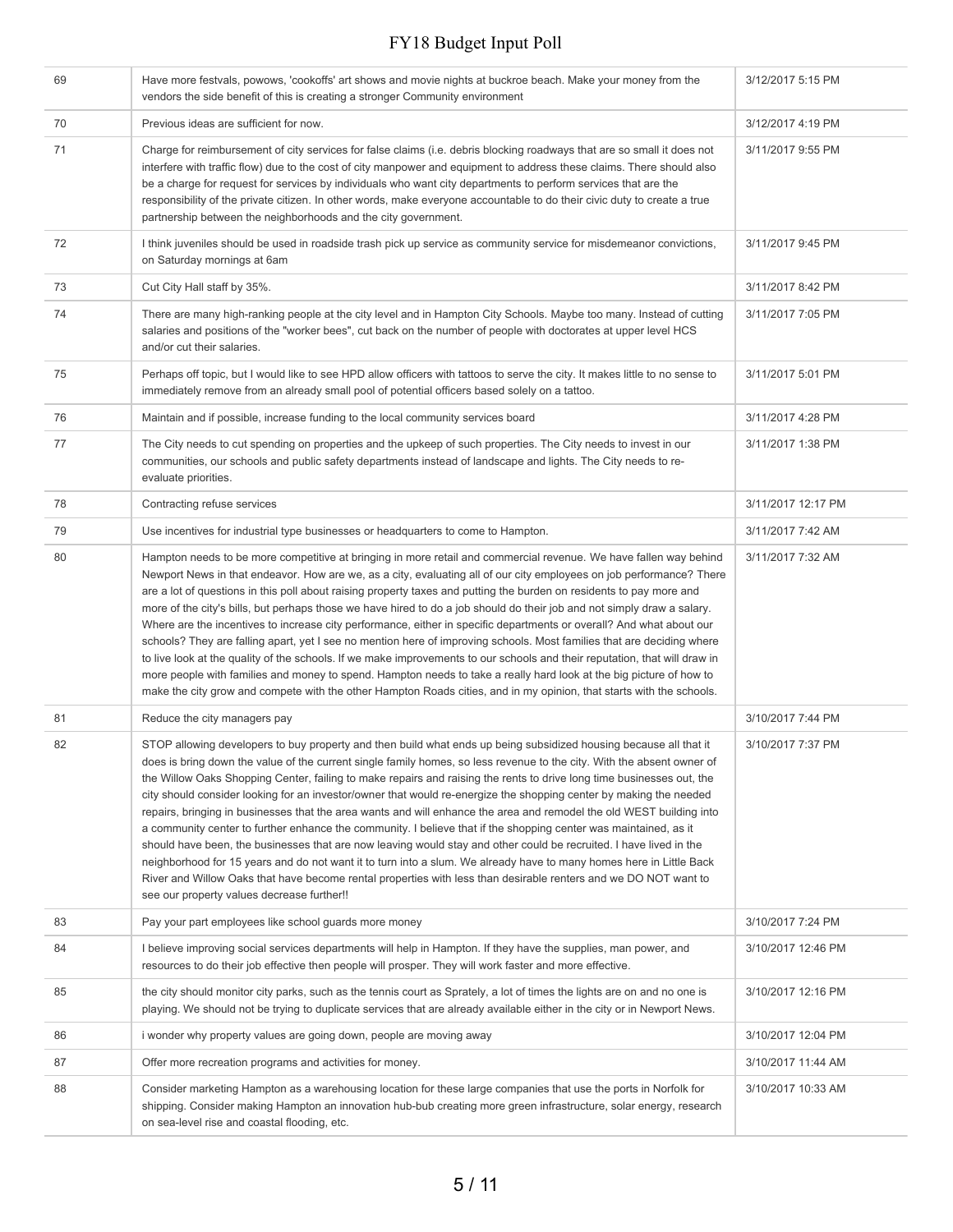| 89  | -Charge a dollar or two for the yoga classes that currently are free (I think). Anywhere else in town, including LAFB, I<br>pay a dollar a yoga session. Use user fees to pay for the cost of the instructors or in like cases the facilitator/leader to<br>avoid the cost from nickel and diming the city budget.                                                                                                                                                                                                                                                                                                                                                                                                | 3/10/2017 8:56 AM |
|-----|-------------------------------------------------------------------------------------------------------------------------------------------------------------------------------------------------------------------------------------------------------------------------------------------------------------------------------------------------------------------------------------------------------------------------------------------------------------------------------------------------------------------------------------------------------------------------------------------------------------------------------------------------------------------------------------------------------------------|-------------------|
| 90  | As much as I love Air Power Park, how much does it cost to maintain? Should we close it and donate exhibits to<br>Smithsonian or our own Air and Space Museum? Not a huge idea, just asking.                                                                                                                                                                                                                                                                                                                                                                                                                                                                                                                      | 3/10/2017 8:56 AM |
| 91  | Build hotels and mutlipurpose outdoor sports facilities on fort monroe outside the moat to draw tourism                                                                                                                                                                                                                                                                                                                                                                                                                                                                                                                                                                                                           | 3/10/2017 7:19 AM |
| 92  | Start investing in Phoebus, particularly on Mallory and Mellon Streets. There is so much traffic coming through these<br>streets Monday through Friday because everyone is trying to get around the HRBT area traffic going East. There's a<br>huge lot by McDonalds, need to get to building a area for a drive through Starbucks, Subway, Panera Bread etc. Get<br>the current popular stores out here to make us current!!!!                                                                                                                                                                                                                                                                                   | 3/9/2017 11:12 PM |
| 93  | City avoid investing in business failures such as downtown hotels; building waterfront garages, and selling waterfront<br>and prime properties to non-taxpaying organizations. Think about improving the lives of the citizens and implement<br>projects benefiting the current taxpayers and attracting new taxpayers. What does the city of Hampton want to be? Not<br>sure what Hampton's strategy is. Some development actions allowed in city do not appear to support a planned<br>strategy for growth and increased revenue.                                                                                                                                                                               | 3/9/2017 10:51 PM |
| 94  | More quality festivals - with vendors and craftsmen. We are on the mouth of Chesapeake Bay and should be able to<br>celebrate and bring in money like Poquoson seafood festival does.                                                                                                                                                                                                                                                                                                                                                                                                                                                                                                                             | 3/9/2017 10:25 PM |
| 95  | The proposed sports/aquatics center will bring in significant additional revenue, including lodging and restaurant sales<br>taxes. This will be a long-term, sustainable, new source of annual revenue for the City, and will also dramatically<br>improve accessibility to swimming and other fitness programs (especially Learn-to-Swim programs) for our kids.                                                                                                                                                                                                                                                                                                                                                 | 3/9/2017 8:56 PM  |
| 96  | So annual expenses such as buying new staff vehicles every year?Maybe we can drive city vehicles longer. I see city<br>vehicles driving in other city in the area after work hours who is paying that bill. It might be a small cost but small costs<br>add up !!!!!                                                                                                                                                                                                                                                                                                                                                                                                                                              | 3/9/2017 7:55 PM  |
| 97  | Please build a new and better skatepark                                                                                                                                                                                                                                                                                                                                                                                                                                                                                                                                                                                                                                                                           | 3/9/2017 7:37 PM  |
| 98  | I'm probably beating a dead horse, but I love this city and I'd love to see it step up. I think Hampton has a lot of<br>potential but is overshadowed by nearby cities. We have lots of beautiful land and waterfront property that could be<br>utilized to bring in tourism and related revenues. I don't know the first thing about running a city. Just my two cents.                                                                                                                                                                                                                                                                                                                                          | 3/9/2017 6:19 PM  |
| 99  | Reduce residential garbage pick up to every two weeks instead of every week - this should greatly reduce costs of this<br>service.                                                                                                                                                                                                                                                                                                                                                                                                                                                                                                                                                                                | 3/9/2017 5:52 PM  |
| 100 | Revitalize or rezone the Willow Oaks Shopping Center. Consider alienating certain odd residential areas when raising<br>property taxes with the intention of acquiring and reselling to large planned residential builders.                                                                                                                                                                                                                                                                                                                                                                                                                                                                                       | 3/9/2017 3:41 PM  |
| 101 | Stop wasting taxpayers money and the City's time on frivolous issues as distribution of a card to panhandlers. The<br>panhandlers already know what and where the resources are. Stop allocating money for elevating waterfront homes<br>when the this doesn't benefit all taxpayers. Those living on waterfront property should be able to afford their own flood<br>vents and elevations of their homes. We need to have the demographics of our police and fire department to reflect<br>the city's makeup. We need to invest in recruitment, hiring and promoting minorities, especially women of color, in<br>these departments. We need to remove the glass ceiling the City Council are enabling to occur. | 3/9/2017 2:13 PM  |
| 102 | Great idea to ask for citizens opinion. Instead of cutting needed programs, let's brainstorm less costly and efficient<br>ways to operate the programs. People will pay for good food and good family entertainment.                                                                                                                                                                                                                                                                                                                                                                                                                                                                                              | 3/9/2017 11:52 AM |
| 103 | Allow for street performers downtown, will bring in crowds and revenue for performers and musicians. (very popular in<br>Canada). Allow food trucks through out city especially near colleges and downtown and near courts. Start a ferry<br>service between Hampton and ODU or downtown Norfolk.                                                                                                                                                                                                                                                                                                                                                                                                                 | 3/9/2017 10:46 AM |
| 104 | cancelling some of these projects that the city is funding which should be privately funded.                                                                                                                                                                                                                                                                                                                                                                                                                                                                                                                                                                                                                      | 3/9/2017 10:44 AM |
| 105 | If the city would focus on getting their public education system fully accredited then more residents would flock to<br>Hampton, in turn generating more tax payer revenue. Frankly, city services and the people that citizens have to deal<br>with are sub-par. Trash pickup is never on a schedule, short staffing is present in every city service. I could go on and<br>on. We are seeking to move out of Hampton because we do not get answers to questions, inconsistency and the lack<br>of quality public education. Quit focusing on building new and fix what's broke. Fix the infrastructure first then the rest<br>will naturally fall into place.                                                   | 3/9/2017 10:39 AM |
| 106 | Maybe ask residents to call/request online if they require bulk trash pickup? Rather than having the trucks drive<br>everywhere.                                                                                                                                                                                                                                                                                                                                                                                                                                                                                                                                                                                  | 3/9/2017 9:37 AM  |
| 107 | Licensed daycare at community centers at competitive rates. Multiple shade structures at Buckroe with built-in grills for<br>daily rental.                                                                                                                                                                                                                                                                                                                                                                                                                                                                                                                                                                        | 3/9/2017 8:29 AM  |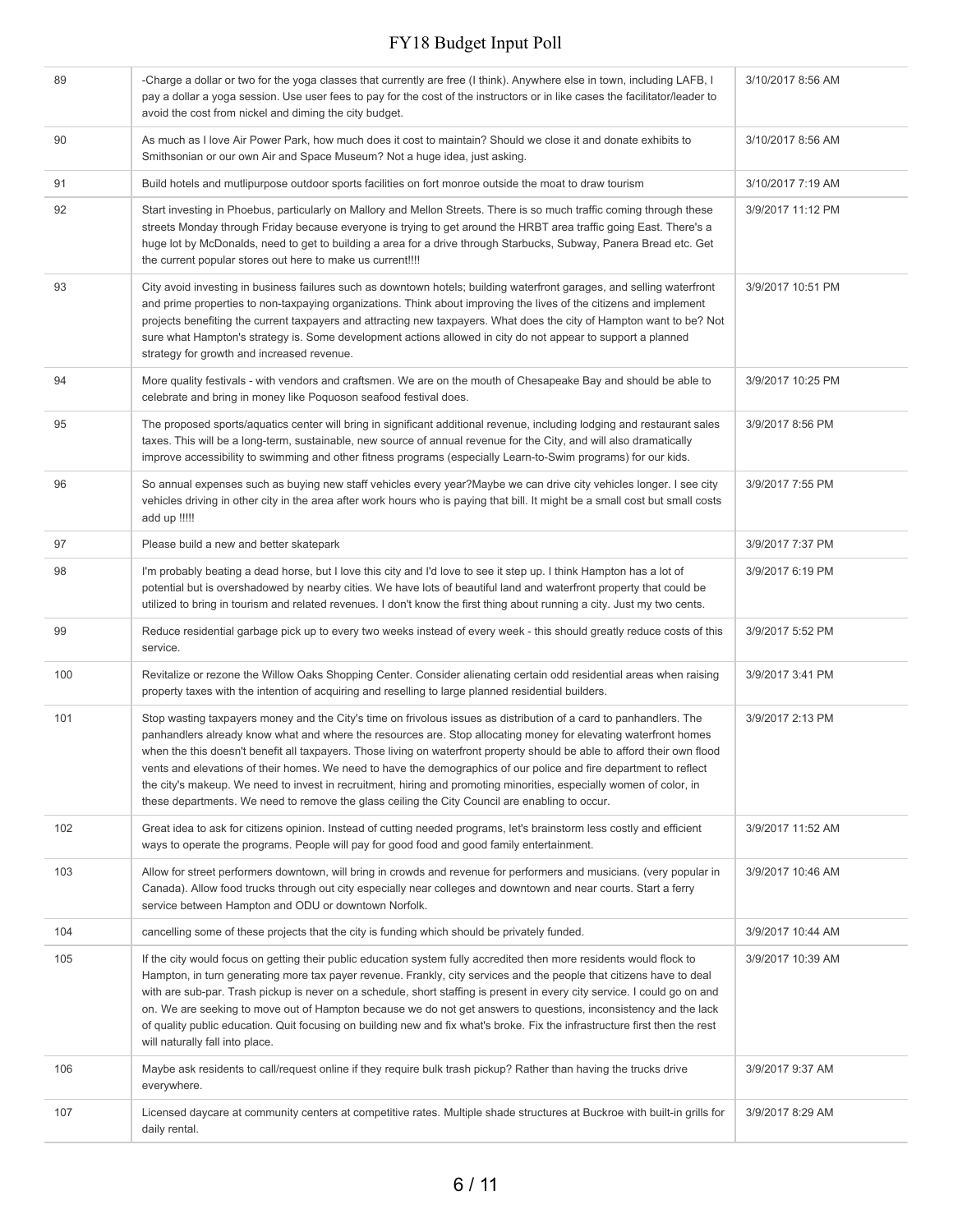| 108 | Reductions of Healthy Families Partnership to produce cost savings. Consider a boat tax that is lower than other<br>neighboring localities.                                                                                                                                                                                                                                                                                                                                                                                                                                                                                                                                                                                                                                                                                         | 3/8/2017 10:40 PM |
|-----|-------------------------------------------------------------------------------------------------------------------------------------------------------------------------------------------------------------------------------------------------------------------------------------------------------------------------------------------------------------------------------------------------------------------------------------------------------------------------------------------------------------------------------------------------------------------------------------------------------------------------------------------------------------------------------------------------------------------------------------------------------------------------------------------------------------------------------------|-------------------|
| 109 | You would bring more revenue by maintaining our waterways better. What used to be a waterfront home worth over<br>\$400k is now on mud flats that have caused property values to go down, which include taxes and revenues. Many<br>people are moving out of Hampton due to this issue.                                                                                                                                                                                                                                                                                                                                                                                                                                                                                                                                             | 3/8/2017 10:12 PM |
| 110 | Have places for people to go to like Newport News and Norfolk waterfront.                                                                                                                                                                                                                                                                                                                                                                                                                                                                                                                                                                                                                                                                                                                                                           | 3/8/2017 9:21 PM  |
| 111 | Not having 4 guys stand around while one works would be a good start, at least enforce it.                                                                                                                                                                                                                                                                                                                                                                                                                                                                                                                                                                                                                                                                                                                                          | 3/8/2017 8:52 PM  |
| 112 | No acquatic center.!!                                                                                                                                                                                                                                                                                                                                                                                                                                                                                                                                                                                                                                                                                                                                                                                                               | 3/8/2017 8:49 PM  |
| 113 | Cut costs by turning off lights in alarmed City buildings after the offices have closed. Look at whether savings can be<br>made by installing alarms on all City buildings, and then turning off electricity after every office has closed. Stop having<br>drinking water delivered. Keep offices from trying to use budget surplus to redecorate, in an effort to utilize unspent<br>funds (or at least have offices submit a request to use funds in that manner so necessity can be determined). Look into<br>whether there would be any savings over time in switching manual lights in City buildings to motion-sensored lights.<br>Make departments submit requests for getaways/departmental trips/conferences/etc. to determine necessity.                                                                                  | 3/8/2017 4:59 PM  |
| 114 | Reduce city employees. Cut social services by 50%                                                                                                                                                                                                                                                                                                                                                                                                                                                                                                                                                                                                                                                                                                                                                                                   | 3/8/2017 4:36 PM  |
| 115 | we dont need o more police officers what they need to do is stop ticketing the speeders and go thru the<br>neighborhoods and stop the violence all they do is go after the speeders what about the youth voilence                                                                                                                                                                                                                                                                                                                                                                                                                                                                                                                                                                                                                   | 3/8/2017 4:08 PM  |
| 116 | less cops giving tickets and more in real police work                                                                                                                                                                                                                                                                                                                                                                                                                                                                                                                                                                                                                                                                                                                                                                               | 3/8/2017 3:39 PM  |
| 117 | I wish I had some ideas but I don't!                                                                                                                                                                                                                                                                                                                                                                                                                                                                                                                                                                                                                                                                                                                                                                                                | 3/8/2017 3:36 PM  |
| 118 | The downtown Hampton area is not appealing. I believe the plans in this survey are a beginning, but more should be<br>done to energize the area. The more activities, retail opportunities, restaurants & business we have, the more people<br>will be attracted to our small little Hampton. There is potential - perhaps the city planners should visit other places<br>such as Oklahoma City or San Antonio to see how and what they did to revitalize their downtown area.                                                                                                                                                                                                                                                                                                                                                      | 3/8/2017 3:33 PM  |
| 119 | Reduce recycling collections. Charge higher fees at Library. Charge non-residents to use Hampton Libraries, like<br>other surrounding cities.                                                                                                                                                                                                                                                                                                                                                                                                                                                                                                                                                                                                                                                                                       | 3/8/2017 2:32 PM  |
| 120 | Use the land behind the new Circuit court as a paying parking area.                                                                                                                                                                                                                                                                                                                                                                                                                                                                                                                                                                                                                                                                                                                                                                 | 3/8/2017 2:23 PM  |
| 121 | Cut street sweeping that occurs monthly.                                                                                                                                                                                                                                                                                                                                                                                                                                                                                                                                                                                                                                                                                                                                                                                            | 3/8/2017 2:11 PM  |
| 122 | The city needs to improve the tax base by encouraging higher end homes. This can be done indirectly by improving<br>our waterfront assets. Developing Fort Monroe in areas that are compatible with the open parks etc. Further the city<br>should consider buying up entire blocks of older/smaller homes and redevelop similar to Norfolk did with their Ghent<br>area. Finally make improvement to the school system, which is the number one reason people do no move to<br>Hampton and therefor has help kept home prices from growing.                                                                                                                                                                                                                                                                                        | 3/8/2017 1:56 PM  |
| 123 | Reduce the number of employees that work on road repair. There are usually 10 or more and only 3 or 4 working.<br>Attract more business and stop depending on private real estate for your budget.                                                                                                                                                                                                                                                                                                                                                                                                                                                                                                                                                                                                                                  | 3/8/2017 1:37 PM  |
| 124 | Schedule garbage pickup biweekly as you do recycle. Do them on the same week.                                                                                                                                                                                                                                                                                                                                                                                                                                                                                                                                                                                                                                                                                                                                                       | 3/8/2017 12:15 PM |
| 125 | Schedule popular bands or multiple day concerts to come to the Hampton Coliseum. That will bring in revenue. The<br>upcoming events at the Mothership are lame. Meter "pay" parking is very unpopular, but it would bring in revenue with<br>little operation cost. Downtown Hampton or certain areas around Buckroe Beach. Legalize marijuana. Other states<br>have proven this is revenue generating. City can sell grow permits and heavy tax on stores which choose to sell. I do<br>not know if a City can make that ordinance if the State does not allow it however. Police can focus on solving murders<br>and violent crime, courts not weighed down with small possession cases. Partner with Hampton University, where as<br>students can get credits for volunteering a certain amount of time for the City of Hampton. | 3/8/2017 11:54 AM |
| 126 | Continue to improve the new City website. Park and facility reservations should be accessible online. As a resident of<br>Hampton, I often reserve NN Park shelters for events. They have it all online. Hampton is missing out on reveune in<br>this regard.                                                                                                                                                                                                                                                                                                                                                                                                                                                                                                                                                                       | 3/8/2017 11:26 AM |
| 127 | Real Estate taxes are already very high. Many people have left Hampton and moved to areas with lower taxes and<br>lower crime. Low income seniors are hurt the most. People are being penalized for owning homes. Crime is high and I<br>don't think a few extra officers is going to make a difference. The criminals have no respect for anyone or anything and<br>unfortunately that is not going to change. Hampton was a great place to live 40 years ago, but sad to say it has<br>changed for the worst.                                                                                                                                                                                                                                                                                                                     | 3/8/2017 11:00 AM |
| 128 | Keep the reduction for senior cititzens on property taxes. LOOK OUT for the citizens already in Hampton and quit<br>taxing them to death.                                                                                                                                                                                                                                                                                                                                                                                                                                                                                                                                                                                                                                                                                           | 3/8/2017 10:38 AM |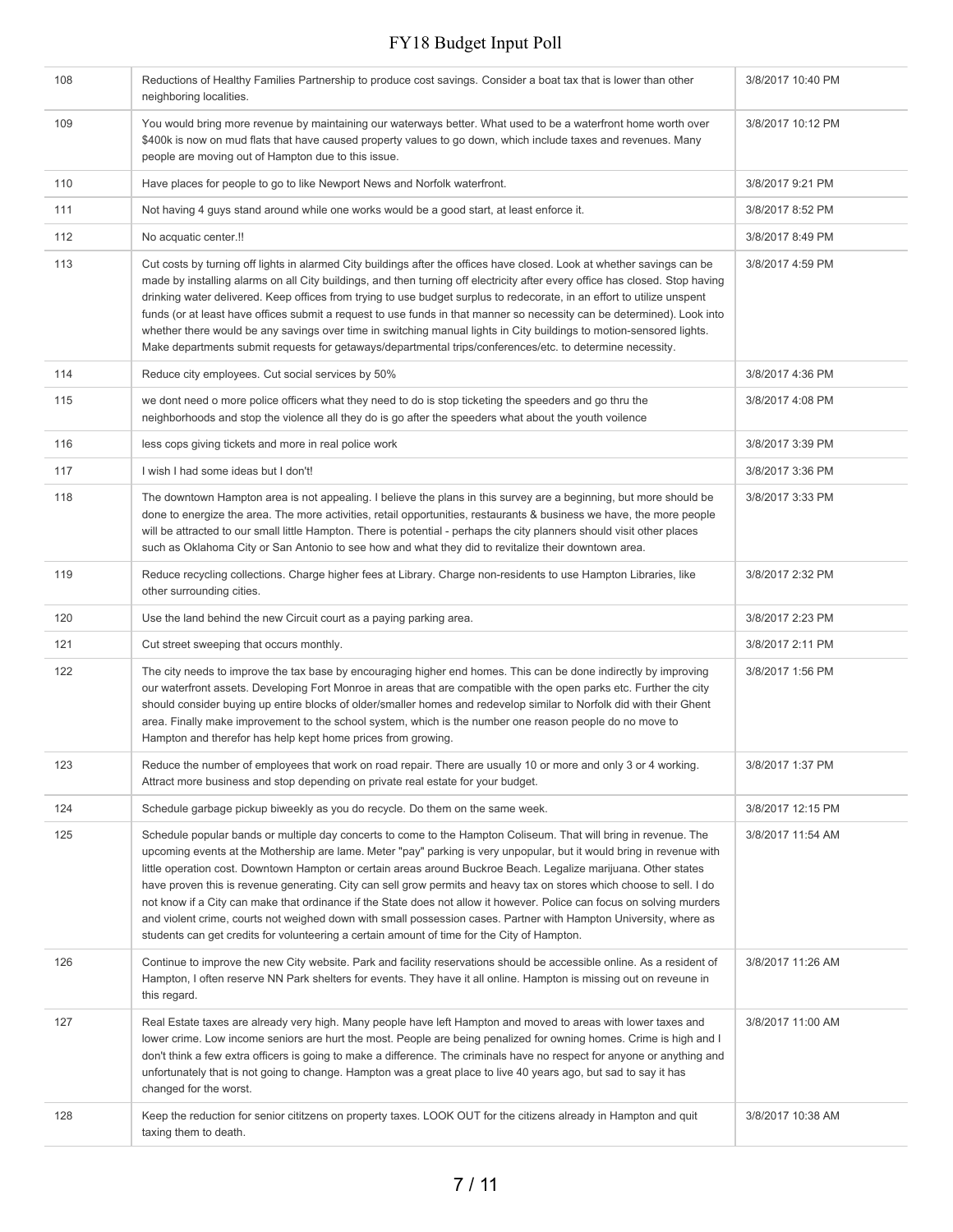| 129 | Try to bulldoze and rebuild the newmarket area. Newport News has tons of vacant "new" business retail properties<br>that are just sitting unused. Get stores anchored in first and then go to building phase. Newmarket can be a great<br>shopping district once more, but has to be built where it is flexible to change with the ever changing businesses. Look<br>over photos on the daily press of how stores have changed over the last 70 years and you'll see a pattern. Build so you<br>can have the space flexible for the upcoming years and easy to upgrade if needed. Don't go for the fad that is in now.<br>Coliseum is struggling with retail space not getting sold and City of Hampton has been wise not to overbuild like<br>Newport News did. Wegman's wanted to come to Newport News. Why not try to get them to build there in Newmarket<br>by the tower? That whole property looks so bad and run down. See if you can get Kohl's to move into the old Macy<br>store. It'll be hard, but gotta find a way to get business here. Does Hampton even have a visitor's center showcasing<br>the city's history, good and bad, and provides a map of the city with chain stores and chain restaurants along with<br>local mom and pop shops? A city tourist museum would be nice to showcase history in the area on all races along<br>with being a tourist help spot to get new traffic to local businesses and help out the small businesses. The museum<br>tourist stop can also offer shuttle services to other museums and attractions such as blue bird gap farm and fort<br>monroe. Hampton needs a laser tag place which is a fun event along with keeping Bay Days going. Maybe the<br>museum tourist stop can offer brew tours where visitors can travel around to the bars and dives in the city on a tour<br>bus or shuttle bus for a fee, and visit local pubs/bars for sampling different brews and wines. Then also offer a foodie's<br>tour of the city. These are trending right now. All goes back to the tourist hub museum thing. Run with this idea and<br>grow it. When people come to events at the HRCC and Coliseum, they can now have tour options of the area. Shoot,<br>even add in ghost tours and seafood tours. It'll get people coming to the area and will get the schools involved for<br>educational tours and more. It'd be a great piece for the entire city. The location should be near the HRCC, if land is<br>available, but if not, not far from the interstate. Actually how about that old abandoned lot in from of the HRCC where<br>the store BEST use to be? Make it a few floors tall. Think about yourself when you go visit somewhere. You may not<br>want to travel too far from the interstate to find a place. Suggestion for parking, build a parking garage, and make it a<br>green garage. Have solar panels on it so it can generate most of it's own power for night lighting along with greenery to<br>help the environment and have rain catchers to gather rainwater to help maintain the plants. | 3/8/2017 10:36 AM |
|-----|---------------------------------------------------------------------------------------------------------------------------------------------------------------------------------------------------------------------------------------------------------------------------------------------------------------------------------------------------------------------------------------------------------------------------------------------------------------------------------------------------------------------------------------------------------------------------------------------------------------------------------------------------------------------------------------------------------------------------------------------------------------------------------------------------------------------------------------------------------------------------------------------------------------------------------------------------------------------------------------------------------------------------------------------------------------------------------------------------------------------------------------------------------------------------------------------------------------------------------------------------------------------------------------------------------------------------------------------------------------------------------------------------------------------------------------------------------------------------------------------------------------------------------------------------------------------------------------------------------------------------------------------------------------------------------------------------------------------------------------------------------------------------------------------------------------------------------------------------------------------------------------------------------------------------------------------------------------------------------------------------------------------------------------------------------------------------------------------------------------------------------------------------------------------------------------------------------------------------------------------------------------------------------------------------------------------------------------------------------------------------------------------------------------------------------------------------------------------------------------------------------------------------------------------------------------------------------------------------------------------------------------------------------------------------------------------------------------------------------------------------------------------------------------------------------------------------------------------------------------------------------------------------------------------------------------------------------------------------------------------------------------------------------------------------------------------------------|-------------------|
| 130 | It befuddles me that Fort Monroe seems to still be in limbo. Pick a plan and then do it!                                                                                                                                                                                                                                                                                                                                                                                                                                                                                                                                                                                                                                                                                                                                                                                                                                                                                                                                                                                                                                                                                                                                                                                                                                                                                                                                                                                                                                                                                                                                                                                                                                                                                                                                                                                                                                                                                                                                                                                                                                                                                                                                                                                                                                                                                                                                                                                                                                                                                                                                                                                                                                                                                                                                                                                                                                                                                                                                                                                        | 3/8/2017 9:47 AM  |
| 131 | Aqautics center is not a project that should be considered right now. It will not generate the revenue projected as can<br>be determined by research at similar facilities taking into consideration our city and region.                                                                                                                                                                                                                                                                                                                                                                                                                                                                                                                                                                                                                                                                                                                                                                                                                                                                                                                                                                                                                                                                                                                                                                                                                                                                                                                                                                                                                                                                                                                                                                                                                                                                                                                                                                                                                                                                                                                                                                                                                                                                                                                                                                                                                                                                                                                                                                                                                                                                                                                                                                                                                                                                                                                                                                                                                                                       | 3/8/2017 9:26 AM  |
| 132 | Charge a higher tax rate for buildings left empty - such as the Kmart on Mercury Boulevard and other empty buildings<br>throughout Hampton                                                                                                                                                                                                                                                                                                                                                                                                                                                                                                                                                                                                                                                                                                                                                                                                                                                                                                                                                                                                                                                                                                                                                                                                                                                                                                                                                                                                                                                                                                                                                                                                                                                                                                                                                                                                                                                                                                                                                                                                                                                                                                                                                                                                                                                                                                                                                                                                                                                                                                                                                                                                                                                                                                                                                                                                                                                                                                                                      | 3/8/2017 9:25 AM  |
| 133 | It's very important to maintain and improve a high quality of life in Hampton for many reasons. Attracting new residents,<br>keeping current residents, and preventing a slide of attitude about the city. We must pay for the community we want,<br>and I want a nice community, with good services and amenities, and the "extras" that allow me to say "My town,<br>Hampton, does THIS!" It's all about community pride.                                                                                                                                                                                                                                                                                                                                                                                                                                                                                                                                                                                                                                                                                                                                                                                                                                                                                                                                                                                                                                                                                                                                                                                                                                                                                                                                                                                                                                                                                                                                                                                                                                                                                                                                                                                                                                                                                                                                                                                                                                                                                                                                                                                                                                                                                                                                                                                                                                                                                                                                                                                                                                                     | 3/8/2017 9:21 AM  |
| 134 | First, this survey is biased -- the selections for the answers force input into answers the City officials want, not what<br>the citizens want to say or do. It is ridiculous to propose a budget with a deficit due to raises and bonuses! If City<br>employees are dissatisfied with their wages, then they can seek employment in the private sector like the bulk of the<br>taxpayers. City government is not there to serve city government employees, but the taxpayers of the city.                                                                                                                                                                                                                                                                                                                                                                                                                                                                                                                                                                                                                                                                                                                                                                                                                                                                                                                                                                                                                                                                                                                                                                                                                                                                                                                                                                                                                                                                                                                                                                                                                                                                                                                                                                                                                                                                                                                                                                                                                                                                                                                                                                                                                                                                                                                                                                                                                                                                                                                                                                                      | 3/8/2017 9:03 AM  |
| 135 | Enforce building codes. Hampton needs to learn from Detroit about what can go wrong. Make the decision to become<br>a beautiful eastern seaboard waterfront community. Look at how Stamford, CT cleaned itself up and learn from their<br>example.                                                                                                                                                                                                                                                                                                                                                                                                                                                                                                                                                                                                                                                                                                                                                                                                                                                                                                                                                                                                                                                                                                                                                                                                                                                                                                                                                                                                                                                                                                                                                                                                                                                                                                                                                                                                                                                                                                                                                                                                                                                                                                                                                                                                                                                                                                                                                                                                                                                                                                                                                                                                                                                                                                                                                                                                                              | 3/8/2017 8:54 AM  |
| 136 | Keep geographically dispersed facilities open but reduce hours and programming at each location, and Consolidate<br>services into fewer high-quality locations, closing some lesser-used facilities, why can't both be done?                                                                                                                                                                                                                                                                                                                                                                                                                                                                                                                                                                                                                                                                                                                                                                                                                                                                                                                                                                                                                                                                                                                                                                                                                                                                                                                                                                                                                                                                                                                                                                                                                                                                                                                                                                                                                                                                                                                                                                                                                                                                                                                                                                                                                                                                                                                                                                                                                                                                                                                                                                                                                                                                                                                                                                                                                                                    | 3/8/2017 8:53 AM  |
| 137 | I wouldn't be opposed to a small tax increase, but I think the City needs to make cuts in services that make sense, not<br>just general across the board cuts. There is still room for cost savings and the consolidation of services.                                                                                                                                                                                                                                                                                                                                                                                                                                                                                                                                                                                                                                                                                                                                                                                                                                                                                                                                                                                                                                                                                                                                                                                                                                                                                                                                                                                                                                                                                                                                                                                                                                                                                                                                                                                                                                                                                                                                                                                                                                                                                                                                                                                                                                                                                                                                                                                                                                                                                                                                                                                                                                                                                                                                                                                                                                          | 3/8/2017 8:38 AM  |
| 138 | -Collect bulk trash every two weeks (instead of every week) on the same day recycling is collected. -Increase yard sale<br>permits and allow four per year, or increase permits for groups other than churches or religious organizations. -<br>Increase fees on parking violations. -Homeowners charged a fine when false fire alarms require firefighters to make a<br>needless trip. - Mainly increasing fines when people don't follow the law (leash law, pets, etc.).                                                                                                                                                                                                                                                                                                                                                                                                                                                                                                                                                                                                                                                                                                                                                                                                                                                                                                                                                                                                                                                                                                                                                                                                                                                                                                                                                                                                                                                                                                                                                                                                                                                                                                                                                                                                                                                                                                                                                                                                                                                                                                                                                                                                                                                                                                                                                                                                                                                                                                                                                                                                     | 3/8/2017 8:29 AM  |
| 139 | I live alone and do not generate enough trash to need a pick up weekly. I think that should be studied. HCCC should<br>be utilized to a greater extent to educate residents about recycling, re-using, etc. HCCC programs should be more<br>readily available during non-working hours, to allow residents opportunities to take the Tour de Trash, etc. Trash<br>pickup schedule at beach areas (Buckroe, Ft. Monroe, GVI) should be adjusted to have at least one pick up on<br>weekends, when the most people visit and overfill the trash bins. (This results in the trash blowing away from the<br>cans, onto the lots and beaches, and into the water -- polluting the water & being detrimental to sea life, not to mention<br>getting entangled in boat motors).                                                                                                                                                                                                                                                                                                                                                                                                                                                                                                                                                                                                                                                                                                                                                                                                                                                                                                                                                                                                                                                                                                                                                                                                                                                                                                                                                                                                                                                                                                                                                                                                                                                                                                                                                                                                                                                                                                                                                                                                                                                                                                                                                                                                                                                                                                        | 3/8/2017 8:24 AM  |
| 140 | Invest in neighborhoods and schools, the returns are slower but will far outweigh the short term jolts and jerks that<br>many are looking for in today's climate.                                                                                                                                                                                                                                                                                                                                                                                                                                                                                                                                                                                                                                                                                                                                                                                                                                                                                                                                                                                                                                                                                                                                                                                                                                                                                                                                                                                                                                                                                                                                                                                                                                                                                                                                                                                                                                                                                                                                                                                                                                                                                                                                                                                                                                                                                                                                                                                                                                                                                                                                                                                                                                                                                                                                                                                                                                                                                                               | 3/8/2017 8:19 AM  |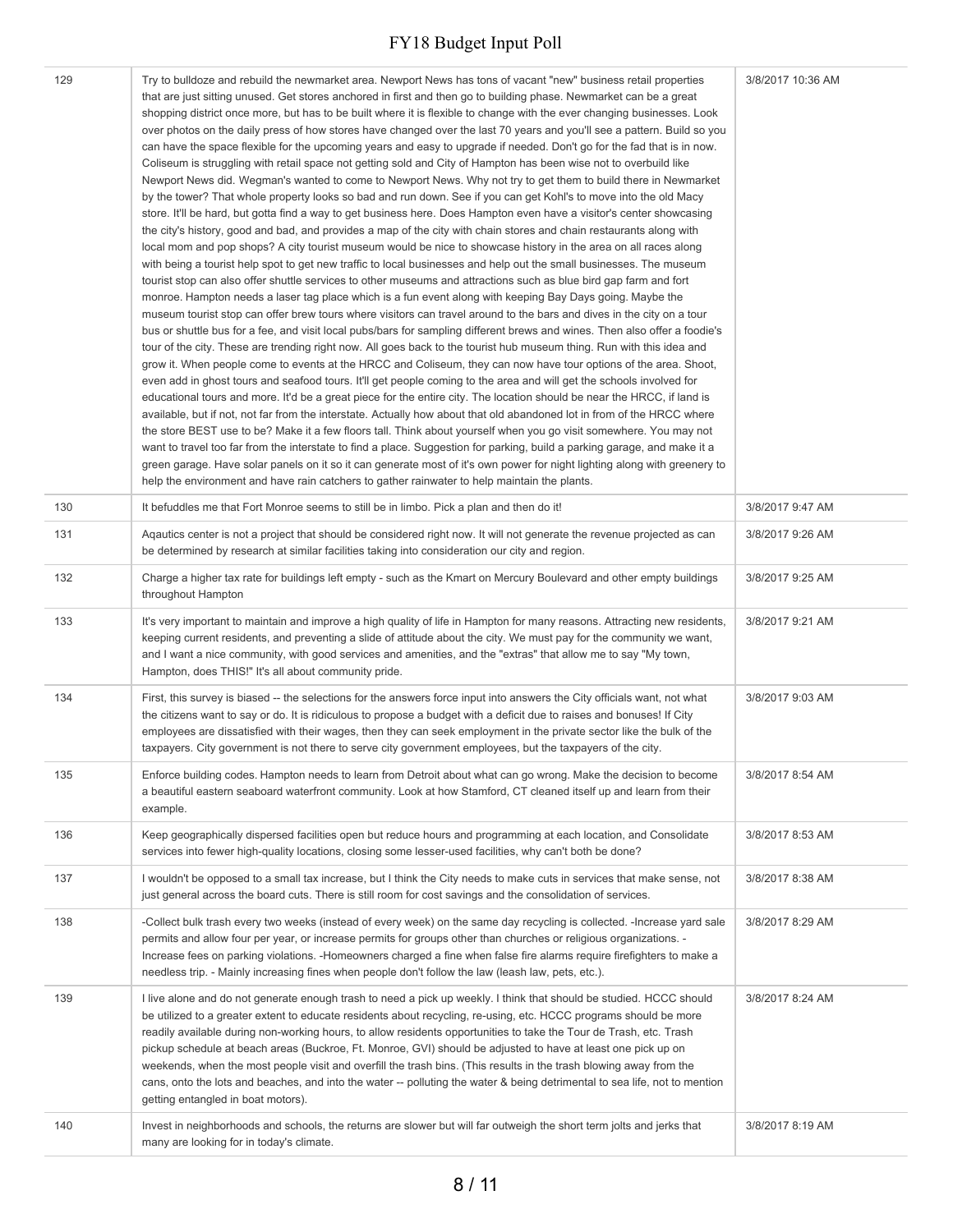| 141 | Rental businesses are an untapped source in addition it would find the rental inspection program and at the same<br>time raise the standard for rentals and as a spin off a high class of rent or which reduces crime and grime.                                                                                                                                                                                                                                                                                                                                                                                                                                                                                                                                                                                                                                                                                                                                                                                                                                                                                        | 3/8/2017 8:03 AM  |
|-----|-------------------------------------------------------------------------------------------------------------------------------------------------------------------------------------------------------------------------------------------------------------------------------------------------------------------------------------------------------------------------------------------------------------------------------------------------------------------------------------------------------------------------------------------------------------------------------------------------------------------------------------------------------------------------------------------------------------------------------------------------------------------------------------------------------------------------------------------------------------------------------------------------------------------------------------------------------------------------------------------------------------------------------------------------------------------------------------------------------------------------|-------------------|
| 142 | Get rid of all city employees.                                                                                                                                                                                                                                                                                                                                                                                                                                                                                                                                                                                                                                                                                                                                                                                                                                                                                                                                                                                                                                                                                          | 3/8/2017 7:54 AM  |
| 143 | cancel unnecessary expenses and reduce frequency of operating services.                                                                                                                                                                                                                                                                                                                                                                                                                                                                                                                                                                                                                                                                                                                                                                                                                                                                                                                                                                                                                                                 | 3/8/2017 7:22 AM  |
| 144 | Why not do what big corporations do and purge higher paid city employees and hire recent college grads at a much<br>lower salaryusing part time employees to eliminate benefits?                                                                                                                                                                                                                                                                                                                                                                                                                                                                                                                                                                                                                                                                                                                                                                                                                                                                                                                                        | 3/8/2017 6:48 AM  |
| 145 | instead of building condos build nicer homes and areas people will want to buy and maintain and bring in higher tax<br>revenue. stop bringing in more section 8 to the city please                                                                                                                                                                                                                                                                                                                                                                                                                                                                                                                                                                                                                                                                                                                                                                                                                                                                                                                                      | 3/8/2017 6:47 AM  |
| 146 | I think bull waste can be redused to once per month and or called to 311 for a pick up when needed. I think<br>decreasing this would cut man power and wear and tear on the trucks that are currently used. Neighborhood or areas<br>can be put on the sweep schedule for bulk pick up.                                                                                                                                                                                                                                                                                                                                                                                                                                                                                                                                                                                                                                                                                                                                                                                                                                 | 3/8/2017 2:01 AM  |
| 147 | I know it's easy to say these general things, but consider applying full-cost accounting methods to calculate the benefit<br>of city services. In other words, services that add value to the city should be maintained. Those services that do not<br>add values should be reduced. At the level of specifics, it's probably very difficult to implement, but it might still be a<br>useful guiding principle.                                                                                                                                                                                                                                                                                                                                                                                                                                                                                                                                                                                                                                                                                                         | 3/8/2017 12:10 AM |
| 148 | Gradually replace old street lights with longer lasting, less expensive to run, LED street lights. Add roof gardens to<br>schools to reduce the cost of meals to schools, and help teach students gardening, and maintenance of school<br>property.                                                                                                                                                                                                                                                                                                                                                                                                                                                                                                                                                                                                                                                                                                                                                                                                                                                                     | 3/7/2017 11:33 PM |
| 149 | Reduce the footprint of city owned property and buildings. This will reduce maintenance costs. More cooperation with<br>Newport News. Reduce administrative staff in both cities.                                                                                                                                                                                                                                                                                                                                                                                                                                                                                                                                                                                                                                                                                                                                                                                                                                                                                                                                       | 3/7/2017 11:09 PM |
| 150 | Change bulk pickup to 1x every 2 weeks like recycling change old lights to LED to save on electricity costs                                                                                                                                                                                                                                                                                                                                                                                                                                                                                                                                                                                                                                                                                                                                                                                                                                                                                                                                                                                                             | 3/7/2017 9:36 PM  |
| 151 | Recommend cuts to local tv network, and programs connected to it.                                                                                                                                                                                                                                                                                                                                                                                                                                                                                                                                                                                                                                                                                                                                                                                                                                                                                                                                                                                                                                                       | 3/7/2017 9:26 PM  |
| 152 | Reduce the amount of school bus stops, have kids gather in larger groups and few stops would save on fuel and<br>maintenance cost for the buses.                                                                                                                                                                                                                                                                                                                                                                                                                                                                                                                                                                                                                                                                                                                                                                                                                                                                                                                                                                        | 3/7/2017 9:08 PM  |
| 153 | With crowds at Buckroe Beach in summer, need to look at fast food or restaurant and gift shops to provide meal tax<br>and sale taxes.                                                                                                                                                                                                                                                                                                                                                                                                                                                                                                                                                                                                                                                                                                                                                                                                                                                                                                                                                                                   | 3/7/2017 9:07 PM  |
| 154 | Cut funds for section 8 housing!!!                                                                                                                                                                                                                                                                                                                                                                                                                                                                                                                                                                                                                                                                                                                                                                                                                                                                                                                                                                                                                                                                                      | 3/7/2017 9:07 PM  |
| 155 | rent the pavilions at buckroe beach                                                                                                                                                                                                                                                                                                                                                                                                                                                                                                                                                                                                                                                                                                                                                                                                                                                                                                                                                                                                                                                                                     | 3/7/2017 9:02 PM  |
| 156 | Charge a new resident fee. But might have to charge a fee for leaving too if the City's function gets much broader or<br>intrusive.                                                                                                                                                                                                                                                                                                                                                                                                                                                                                                                                                                                                                                                                                                                                                                                                                                                                                                                                                                                     | 3/7/2017 9:01 PM  |
| 157 | Sell the land the City of Hampton Owns. To many vacant lots.                                                                                                                                                                                                                                                                                                                                                                                                                                                                                                                                                                                                                                                                                                                                                                                                                                                                                                                                                                                                                                                            | 3/7/2017 8:57 PM  |
| 158 | Continue to bring taxable business to the coliseum central area and magruder blvd.                                                                                                                                                                                                                                                                                                                                                                                                                                                                                                                                                                                                                                                                                                                                                                                                                                                                                                                                                                                                                                      | 3/7/2017 8:57 PM  |
| 159 | Since the majority of 911 calls are for EMS not fire emergencies, stop sending fire trucks out on those calls. Doing so<br>will reduce fuel and maintenance costs of the vehicles.                                                                                                                                                                                                                                                                                                                                                                                                                                                                                                                                                                                                                                                                                                                                                                                                                                                                                                                                      | 3/7/2017 8:57 PM  |
| 160 | Find a way to attract more businesses to the area. Especially high tech sector                                                                                                                                                                                                                                                                                                                                                                                                                                                                                                                                                                                                                                                                                                                                                                                                                                                                                                                                                                                                                                          | 3/7/2017 8:28 PM  |
| 161 | Don't build parking garage in CC; bring back trolleys, especially for events, and use existing area parking lots to<br>encourage use of nearby businesses before or after events, such as power plant and PTC and Riverdale parking lots.<br>Don't pay board or commission members if they don't attend the meetings, no matter the reason. Create oversight of<br>acceptable spending/purchases in departments that have monthly total credit card spending greater than @\$500.<br>Need fun family draw, maybe something with water bumper cars, go karts, puttputt, etc., similar to gatlinburg. A zip<br>line and putt putt at gosnolds for families while practices are going on, etc. Lounge and sitting chairs for rent at<br>beaches specifically for larger or handicap people to enjoy the beach. Rent a lifeguard program for people who need<br>help watching their children at the beach. Certain amount per hour added to whatever bill for public works staff or<br>inmate if possible to assist elderly or whomever wants assistance with getting bulk trash or cans to and from sidewalk.<br>Return to | 3/7/2017 8:26 PM  |
| 162 | We need to address funding of schools. They will always want more. There needs to be some alternative funding<br>methods generated. Fees for apartment occupants.                                                                                                                                                                                                                                                                                                                                                                                                                                                                                                                                                                                                                                                                                                                                                                                                                                                                                                                                                       | 3/7/2017 8:22 PM  |
| 163 | Work to move some city facilities to Fort Monroe's unused facilities. Consider demolition of outdated facilities for mid<br>class homes \$150k-\$250k                                                                                                                                                                                                                                                                                                                                                                                                                                                                                                                                                                                                                                                                                                                                                                                                                                                                                                                                                                   | 3/7/2017 8:15 PM  |
| 164 | Attract more arts event so to attract more tourism. Invest in an arts performance venue.                                                                                                                                                                                                                                                                                                                                                                                                                                                                                                                                                                                                                                                                                                                                                                                                                                                                                                                                                                                                                                | 3/7/2017 7:56 PM  |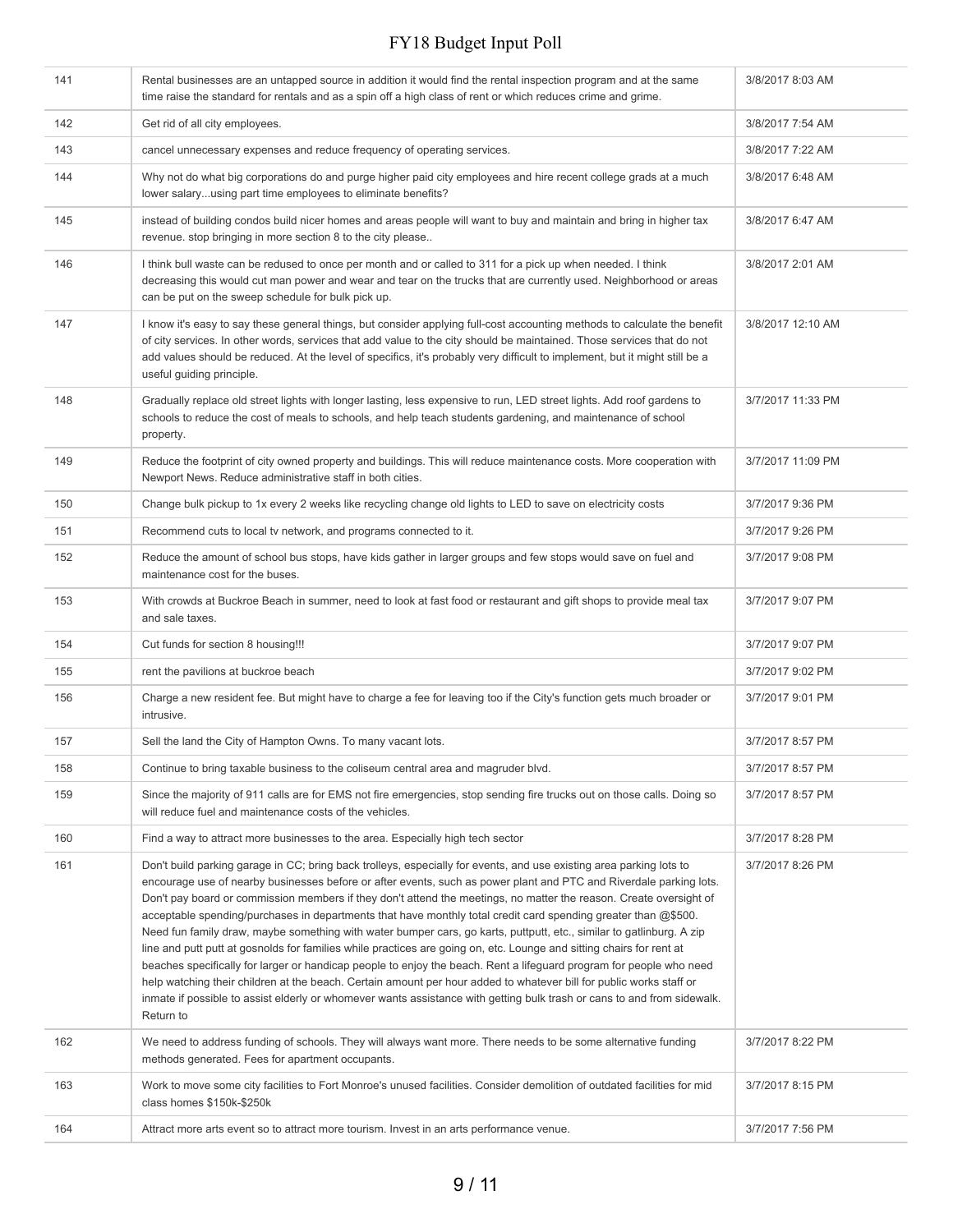| 165 | If a project doesn't ultimately promote "gentrification" of the city it won't bring in more revenue in the long run. The city<br>with just continue to lag along with little positive growth for a city its size. All effort should be made with foresight to<br>encourage and attract high-skilled industries, with high income potential, to the city. For many economic and perhaps<br>cultural reasons Hampton simply isn't attractive for the wealthy, who all reside in York County, Williamsburg, Suffolk,<br>etc. Hampton should make every long-term effort to reverse this situation.                                    | 3/7/2017 7:39 PM |
|-----|------------------------------------------------------------------------------------------------------------------------------------------------------------------------------------------------------------------------------------------------------------------------------------------------------------------------------------------------------------------------------------------------------------------------------------------------------------------------------------------------------------------------------------------------------------------------------------------------------------------------------------|------------------|
| 166 | To increase properry tax build homes in a lower price range (not \$400,000) many people who live in Hampton can't<br>qualify . Don't make Hampton to expensive to live in. Then people will leave for places they can afford.                                                                                                                                                                                                                                                                                                                                                                                                      | 3/7/2017 7:24 PM |
| 167 | Advertise Hampton as a destination close by Williamsburg that would lure visitors away from the pricey Williamsburg<br>lodgings without any charm.                                                                                                                                                                                                                                                                                                                                                                                                                                                                                 | 3/7/2017 7:22 PM |
| 168 | I want anyone working for the city of Hampton to earn at least\$10. hr.                                                                                                                                                                                                                                                                                                                                                                                                                                                                                                                                                            | 3/7/2017 7:07 PM |
| 169 | You have already screwed up, and you don't actually listen to your Citizens anyway. This whole survey is nothing<br>more than a check in the box to say you did something to gain input. If you really cared you would invest in fighting<br>crime and cleaning the city of the continued violence and drug abuse we witness on a regular basis. When Citizens<br>speak up as you have asked, Nothing happens.                                                                                                                                                                                                                     | 3/7/2017 6:56 PM |
| 170 | Go to zero base budget to evaluate each department's efficiency. I have seen in other venues where we lose track<br>easily. Adding and adding but never subtracting where service are discontinued without being accounted for.                                                                                                                                                                                                                                                                                                                                                                                                    | 3/7/2017 6:56 PM |
| 171 | Create volunteers for community programs projects Ask us and we can help or run a community program                                                                                                                                                                                                                                                                                                                                                                                                                                                                                                                                | 3/7/2017 6:50 PM |
| 172 | Start charging both businesses and residences for false police and fire alarmsincluding other government entities<br>such as the School Board and Social Services.                                                                                                                                                                                                                                                                                                                                                                                                                                                                 | 3/7/2017 6:46 PM |
| 173 | The city continues to acquire property, but are they selling it or using it to generate funds for the city. I haven't noticed<br>much sale of acquired property.                                                                                                                                                                                                                                                                                                                                                                                                                                                                   | 3/7/2017 6:43 PM |
| 174 | the more we improve our housing, the more our tax situation will improve. Tear down the neighborhoods that are<br>falling apart and rebuild. Do not, repeat, do not put any more apartments up. I heard that Macys was going to be<br>replaced by more apartments. please don't! The apartments in town center should have been condos to start with. I<br>her that more/nicer hotels are on the plan to lure people to the coliseum/ convention center. That's great! That will<br>bring more money to the area in tourism. I refer back to more shopping opportunities in the downtown area. The<br>trolley can take them there. | 3/7/2017 6:37 PM |
| 175 | Quit allowing homes to be built and bring in more businesses, restaurants in all of Hampton not just one centeralized<br>location. Buckroe has barley any restaurants just homes and lot of unsafe areas. Revitalize the entire area not just<br>Buckroe Beach.                                                                                                                                                                                                                                                                                                                                                                    | 3/7/2017 6:30 PM |
| 176 | Religious institutions should pay some real estate tax. It could be lower than other properties but they should not be<br>totally tax-exempt                                                                                                                                                                                                                                                                                                                                                                                                                                                                                       | 3/7/2017 6:24 PM |
| 177 | Work for the citizens. Keep it simple and stay out of the way of private enterprise and don't try to compete. Save my<br>tax dollars!                                                                                                                                                                                                                                                                                                                                                                                                                                                                                              | 3/7/2017 6:12 PM |
| 178 | Close recreation centers and other facilities during non-peak hours to cut back personnel costs. Look into more multi-<br>use facilities and providing similar services at the same location instead of multiple locations.                                                                                                                                                                                                                                                                                                                                                                                                        | 3/7/2017 6:03 PM |
| 179 | We can sell the land where the government houseing was torn down located in downtown Hampton. And develop<br>multi story condos and business make a downtown a destination with fun activities shops and restaurants. I love this<br>city and its residents. Thank you so much for getting the citizens input.                                                                                                                                                                                                                                                                                                                     | 3/7/2017 5:51 PM |
| 180 | Motion sensor lighting and solar panels                                                                                                                                                                                                                                                                                                                                                                                                                                                                                                                                                                                            | 3/7/2017 5:35 PM |
| 181 | Make Hampton more pedestrian friendly to increase patronage of businesses. Having to get in my car and drive to go<br>anywhere is my least favorite thing about this city.                                                                                                                                                                                                                                                                                                                                                                                                                                                         | 3/7/2017 4:51 PM |
| 182 | Eliminate the practice of hiring back retirees as temporary employees. Either fill the positions with new people or<br>eliminate the positions. Raise the sales tax/restaurant tax.                                                                                                                                                                                                                                                                                                                                                                                                                                                | 3/7/2017 4:48 PM |
| 183 | I believe the reason there is less private investment in real estate in Hampton is because the quality of schools isn't<br>up to par as some other areas. People don't want to buy a house where the school system performs worse than<br>expected. When the demand to move into an area is low, private investors value the property much lower and won't<br>invest unless the price is right. turn Hampton's schools around and you will see higher revenues in the long run.                                                                                                                                                    | 3/7/2017 4:48 PM |